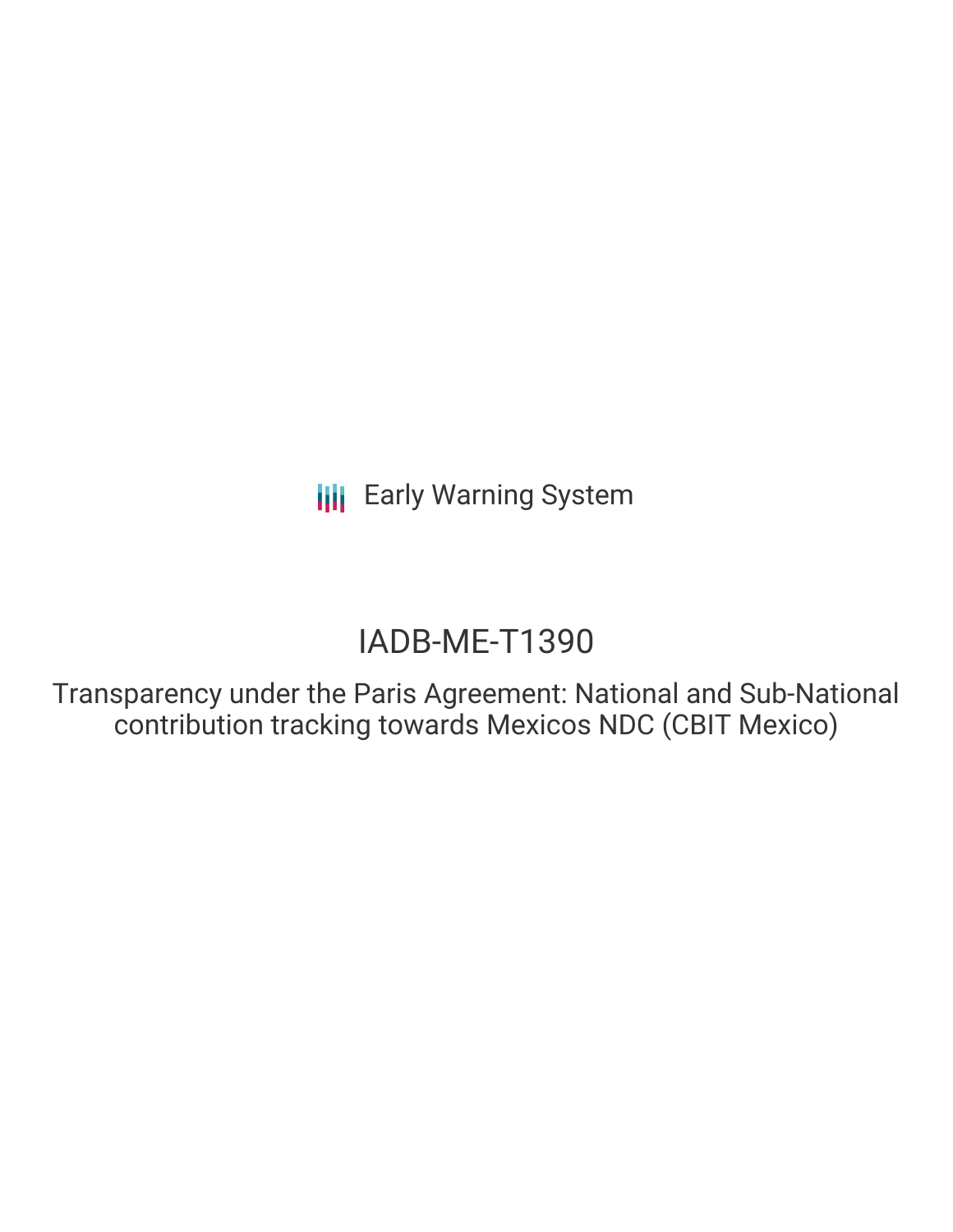

Transparency under the Paris Agreement: National and Sub-National contribution tracking towards Mexicos NDC (CBIT Mexico)

#### **Quick Facts**

| <b>Countries</b>               | Mexico                                         |
|--------------------------------|------------------------------------------------|
| <b>Financial Institutions</b>  | Inter-American Development Bank (IADB)         |
| <b>Status</b>                  | Approved                                       |
| <b>Bank Risk Rating</b>        | C                                              |
| <b>Borrower</b>                | <b>Government of Mexico</b>                    |
| <b>Sectors</b>                 | Climate and Environment, Technical Cooperation |
| <b>Investment Type(s)</b>      | Grant                                          |
| <b>Investment Amount (USD)</b> | \$1.83 million                                 |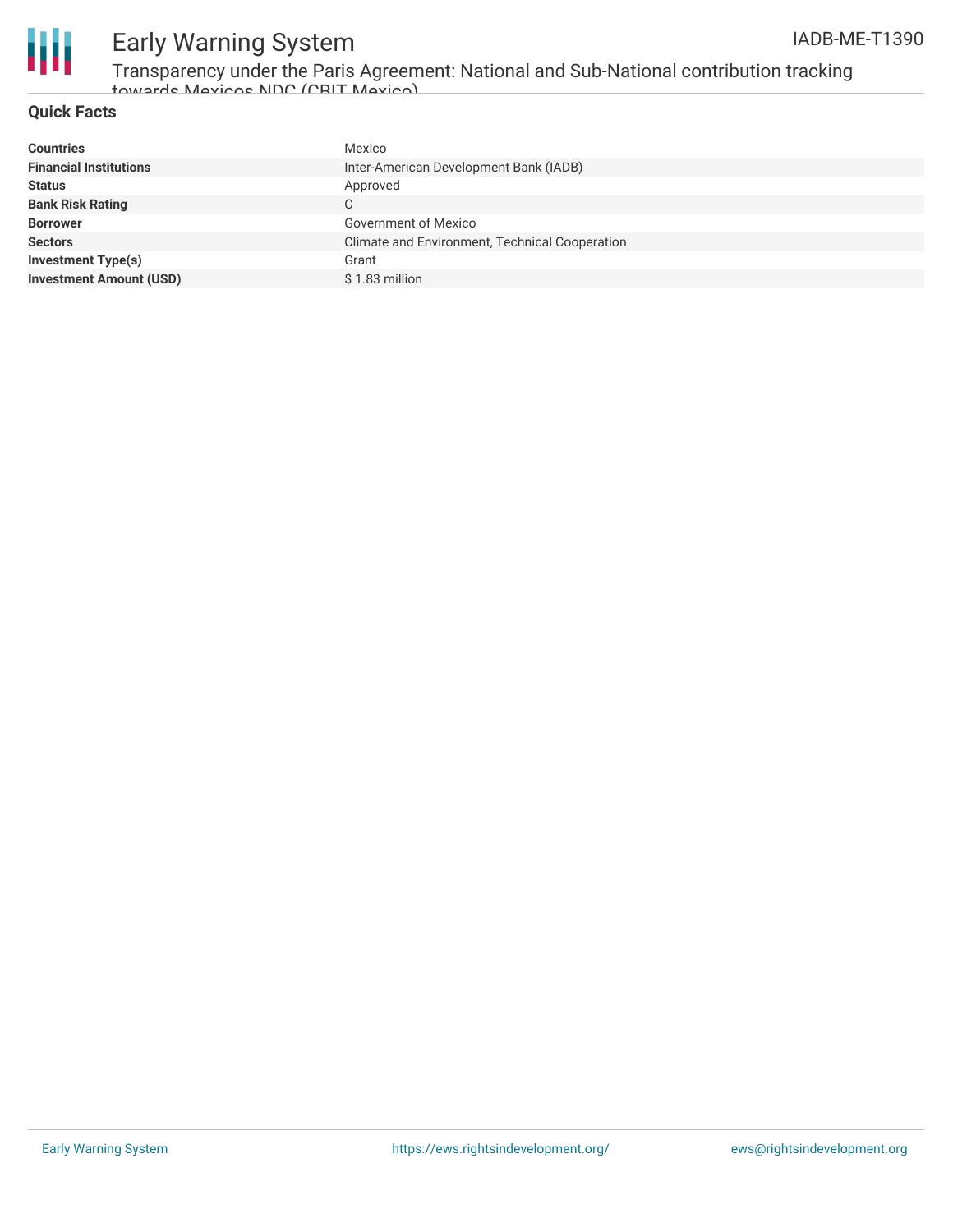

Transparency under the Paris Agreement: National and Sub-National contribution tracking towards Mexicos NDC (CBIT Mexico)

### **Project Description**

Develop a platform for tracking and reporting Mexico's NDC implementation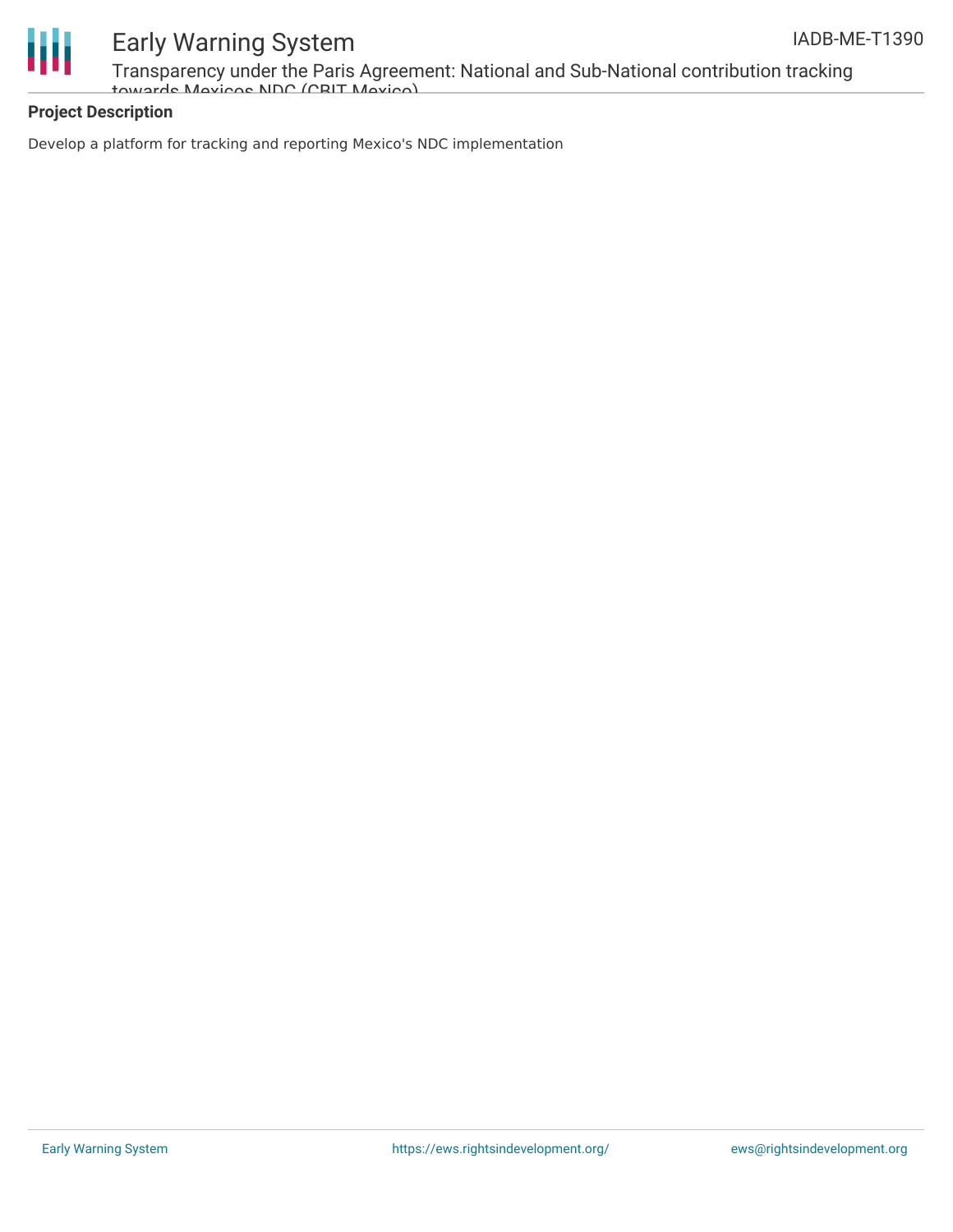

Transparency under the Paris Agreement: National and Sub-National contribution tracking towards Mexicos NDC (CBIT Mexico)

#### **Investment Description**

• Inter-American Development Bank (IADB)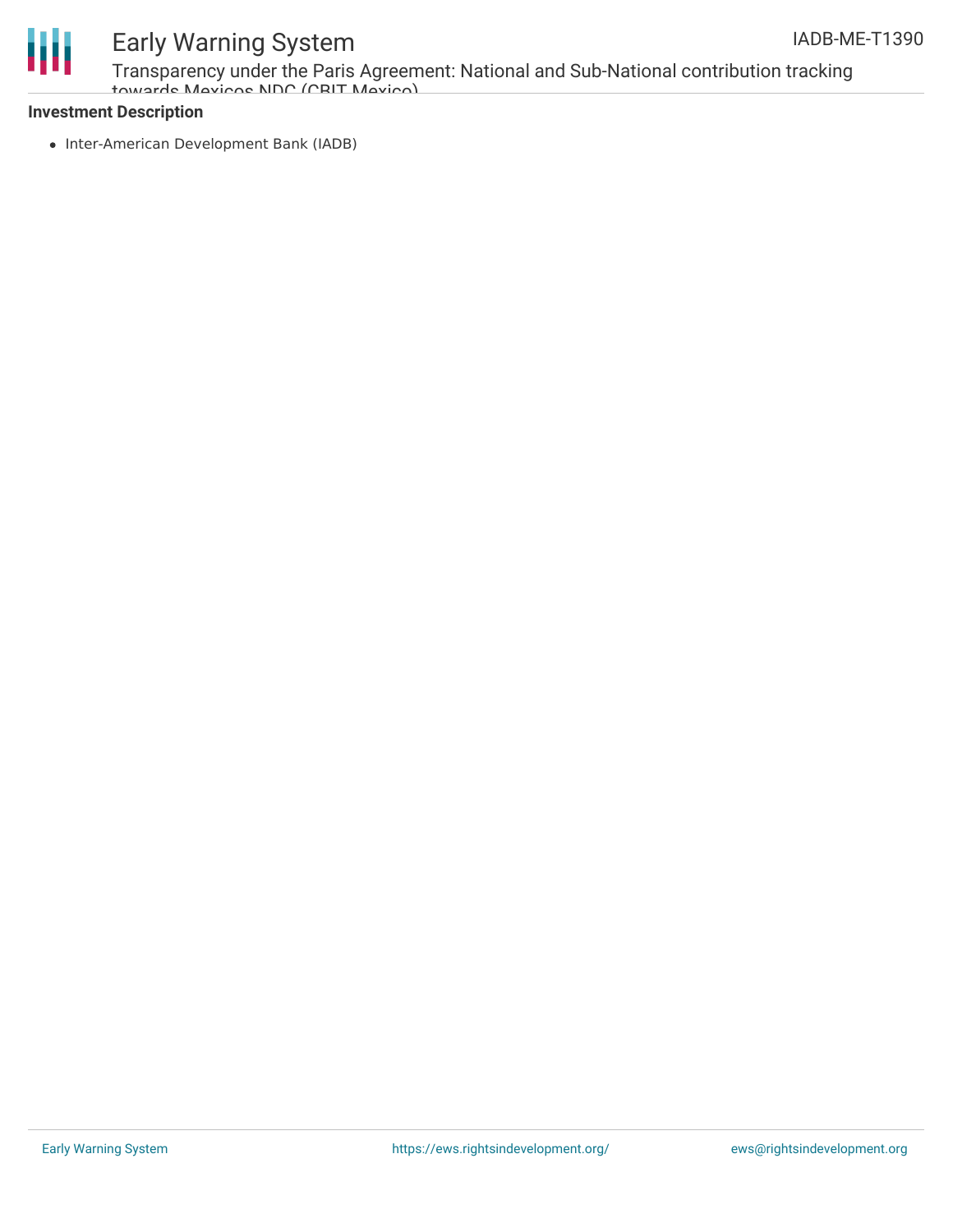

### Early Warning System IADB-ME-T1390

### **Contact Information**

#### ACCOUNTABILITY MECHANISM OF IADB

The Independent Consultation and Investigation Mechanism (MICI) is the independent complaint mechanism and fact-finding body for people who have been or are likely to be adversely affected by an Inter-American Development Bank (IDB) or Inter-American Investment Corporation (IIC)-funded project. If you submit a complaint to MICI, they may assist you in addressing the problems you raised through a dispute-resolution process with those implementing the project and/or through an investigation to assess whether the IDB or IIC is following its own policies for preventing or mitigating harm to people or the environment. You can submit a complaint by sending an email to MICI@iadb.org. You can learn more about the MICI and how to file a complaint at http://www.iadb.org/en/mici/mici,1752.html (in English) or http://www.iadb.org/es/mici/mici,1752.html (Spanish).